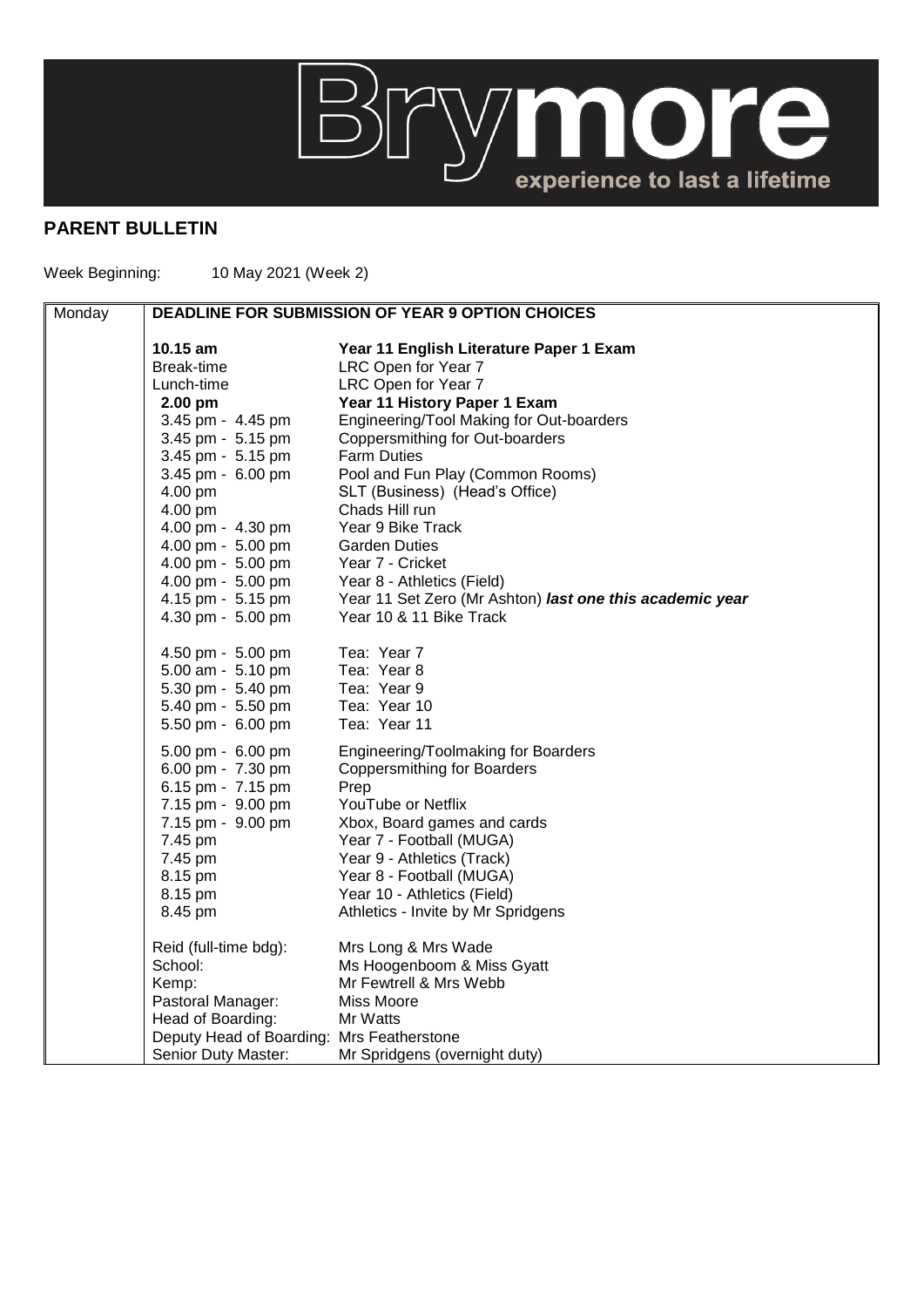| Tuesday | <b>ALL DAY</b>                            | ARMY LEADERSHIP DAY Arranged by Rev Briggs                            |
|---------|-------------------------------------------|-----------------------------------------------------------------------|
|         | 8.40 am                                   | SSLT - Mrs Davis (Head's Office)                                      |
|         | 10.15 am                                  | <b>Year 11 Geography Exam</b>                                         |
|         | Break-time                                | LRC Open for Year 8                                                   |
|         | Lunch-time                                | LRC Open for Year 8                                                   |
|         | 2.00 pm                                   | Year 11 History Paper 3 Exam                                          |
|         | 3.00 pm                                   | Boarding Meeting (Meeting Room)                                       |
|         | 3.45 pm - 4.45 pm                         | Engineering/Tool Making for Out-boarders                              |
|         | 3.45 pm - 5.15 pm                         | Extra Blacksmithing for Out-boarders                                  |
|         | 3.45 pm - 5.15 pm                         | <b>Farm Duties</b>                                                    |
|         | 3.45 pm - 6.00 pm                         | Pool and Fun Play (Common Rooms)                                      |
|         | 4.00 pm                                   | Chads Hill run                                                        |
|         | 4.00 pm - 5.00 pm                         | <b>Garden Duties</b>                                                  |
|         | 4.00 pm - 5.00 pm                         | Year 9 - Cricket                                                      |
|         | 4.00 pm - 5.00 pm                         | Year 10 - Athletics (Field)                                           |
|         | 4.50 pm - 5.00 pm                         | Tea: Year 7                                                           |
|         | 5.00 am - 5.10 pm                         | Tea: Year 8                                                           |
|         | 5.30 pm - 5.40 pm                         | Tea: Year 9                                                           |
|         | 5.40 pm - 5.50 pm                         | Tea: Year 10                                                          |
|         | 5.50 pm - 6.00 pm                         | Tea: Year 11                                                          |
|         | 5.00 pm - 6.00 pm                         | <b>Woodwork for Boarders</b>                                          |
|         | 6.00 pm - 7.30 pm                         | <b>Extra Blacksmithing for Boarders</b>                               |
|         | 6.15 pm - 7.15 pm                         | Prep                                                                  |
|         | 6.15 pm - 7.15 pm                         | Maths - Year 11 - Preparation for A Levels (Invite Only) (Mrs Truman) |
|         | 7.15 pm - 7.45 pm                         | School House POD A - Lacrosse (MUGA)                                  |
|         | 7.15 pm - 9.00 pm                         | YouTube or Netflix                                                    |
|         | 7.15 pm - 9.00 pm                         | Xbox, Board games and cards                                           |
|         | 7.30 pm - 9.00 pm                         | <b>Extra Blacksmithing for Boarders</b>                               |
|         | 7.45 pm                                   | Year 9 - Football (MUGA)                                              |
|         | 7.45 pm                                   | Year 7 - Athletics (Track)                                            |
|         | 8.15 pm                                   | Year 10 - Football (MUGA)                                             |
|         | 8.15 pm                                   | Year 8 - Athletics (Field)                                            |
|         | 8.45 pm                                   | Athletics - Invite by Mr Spridgens                                    |
|         | Reid (full-time bdg):                     | Miss Owen & Mrs Wade (Mrs Long - Poolside Office)                     |
|         | School:                                   | Ms Hoogenboom & Miss Gyatt                                            |
|         | Kemp:                                     | Mr Fewtrell & Mrs Webb                                                |
|         | Pastoral Manager:                         | Miss Moore                                                            |
|         | Head of Boarding:                         | (Day) Mr Watts                                                        |
|         | Deputy Head of Boarding: Mrs Featherstone |                                                                       |
|         | Senior Duty Master:                       | Mr Spridgens                                                          |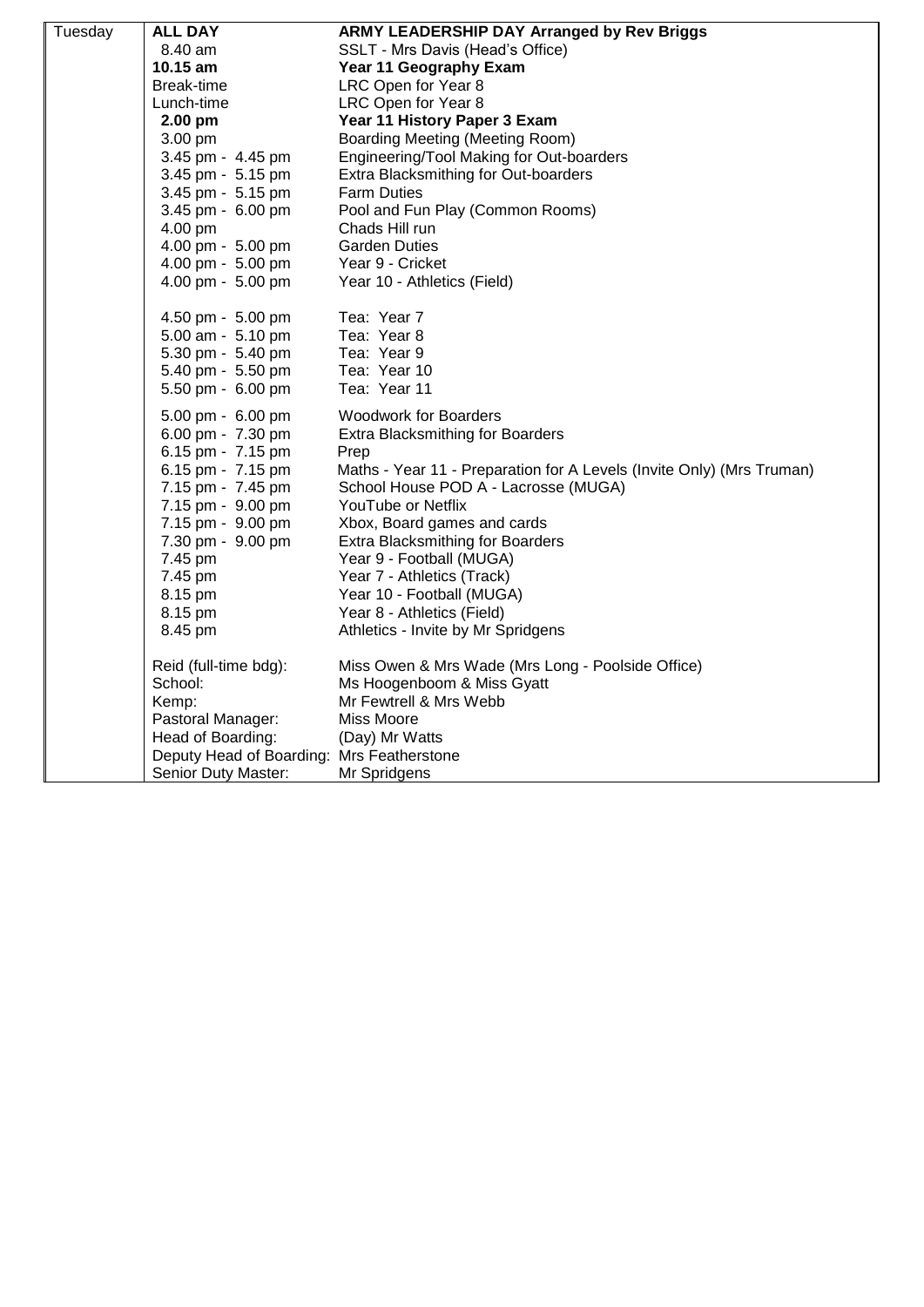| Wednesday | 8.15 am - 9.00 am                         | Year 11 Catch-up:                                        |
|-----------|-------------------------------------------|----------------------------------------------------------|
|           |                                           | Science - Higher Tier Students Mr Lines (Farm Classroom) |
|           | 10.15 am                                  | Year 11 Business Studies Exam                            |
|           | Break-time                                | LRC Open for Year 9                                      |
|           | Lunch-time                                | LRC Open for Year 9                                      |
|           | 2.00 pm                                   | Year 11 DT Exam                                          |
|           | 3.45 pm - 4.45 pm                         | Archery for Out-boarders                                 |
|           | 3.45 pm - 5.15 pm                         | <b>Farm Duties</b>                                       |
|           | 3.45 pm - 5.15 pm                         | <b>Blacksmithing for Out-boarders</b>                    |
|           | 3.45 pm - 6.00 pm                         | Pool and Fun Play (Common Rooms)                         |
|           | 4.00 pm                                   | Chads Hill run                                           |
|           | 4.00 pm - 5.00 pm                         | <b>Garden Duties</b>                                     |
|           | 4.00 pm - 5.00 pm                         | Year 8 - Cricket                                         |
|           | 4.00 pm - 5.00 pm                         | Year 7 - Athletics (Field)                               |
|           | 4.00 pm - 5.00 pm                         | Year 11 Catch-up: DT                                     |
|           | 5.00 pm - 6.00 pm                         | <b>Archery Boarders</b>                                  |
|           | 4.50 pm - 5.00 pm                         | Tea: Year 7                                              |
|           | 5.00 am - 5.10 pm                         | Tea: Year 8                                              |
|           | 5.30 pm - 5.40 pm                         | Tea: Year 9                                              |
|           | 5.40 pm - 5.50 pm                         | Tea: Year 10                                             |
|           | 5.50 pm - 6.00 pm                         | Tea: Year 11                                             |
|           | 6.00 pm - 7.30 pm                         | <b>Blacksmithing for Boarders</b>                        |
|           | 6.15 pm - 7.15 pm                         | Prep                                                     |
|           | 7.15 pm - 7.45 pm                         | School House POD B - Lacrosse (MUGA)                     |
|           | 7.15 pm - 9.00 pm                         | YouTube or Netflix                                       |
|           | 7.30 pm - 9.00 pm                         | <b>Blacksmithing Boarders</b>                            |
|           | 7.30 pm                                   | Young Farmers via MS TEAMS                               |
|           | 7.45 pm                                   | Year 7 - Football (MUGA)                                 |
|           | 7.45 pm                                   | Year 9 - Athletics (Field)                               |
|           | 8.15 pm                                   | Year 8 - Football (MUGA)                                 |
|           | 8.15 pm                                   | Year 10 - Athletics (Track)                              |
|           | 8.45 pm                                   | Athletics - Invite by Mr Spridgens                       |
|           | Reid (full-time bdg):                     | Mrs Long & Mrs Wade                                      |
|           | School:                                   | Ms Hoogenboom & Miss Gyatt                               |
|           | Kemp:                                     | Mrs Featherstone & Mrs Webb                              |
|           | Pastoral Manager:                         | <b>Miss Moore</b>                                        |
|           | Head of Boarding:                         | Mr Watts                                                 |
|           | Deputy Head of Boarding: Mrs Featherstone |                                                          |
|           | Senior Duty Master:                       | Mr Spridgens                                             |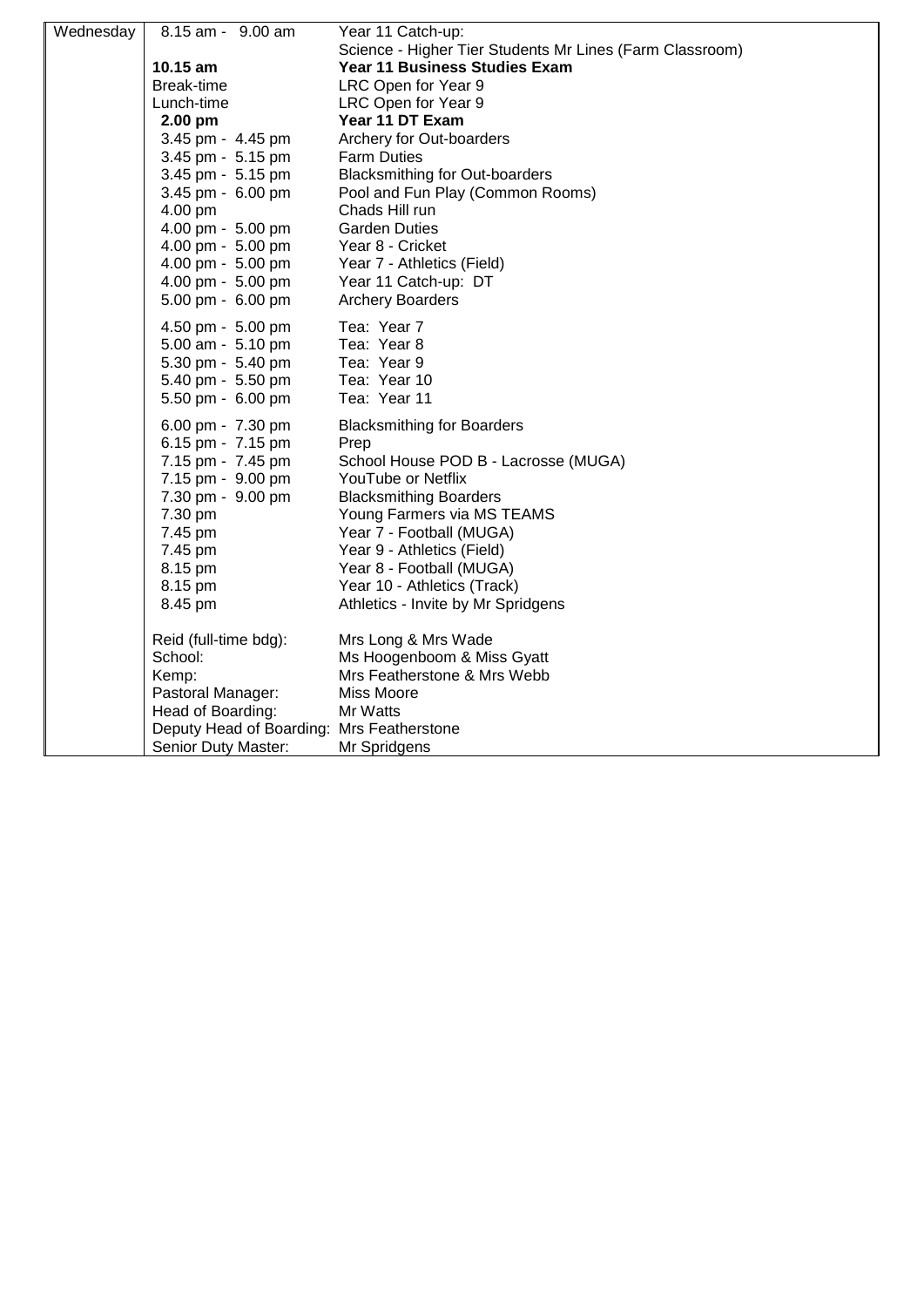| Thursday | Introduction to Careers to Year 10 by Ms Lewis (Dining Hall)                                                                                                                                                            |                                                                                                                                                                                                                                                                                                                                             |
|----------|-------------------------------------------------------------------------------------------------------------------------------------------------------------------------------------------------------------------------|---------------------------------------------------------------------------------------------------------------------------------------------------------------------------------------------------------------------------------------------------------------------------------------------------------------------------------------------|
|          | 11.20 am<br>Break-time<br>Lunch-time<br>3.45 pm - 4.45 pm<br>3.45 pm - 5.15 pm<br>3.45 pm - 6.00 pm<br>4.00 pm<br>4.00 pm - 4.45 pm<br>4.00 pm - 5.00 pm<br>4.00 pm - 5.00 pm<br>4.00 pm - 5.00 pm<br>4.10 pm - 5.10 pm | Year 11 Maths Paper 3 Calculator Exam<br>LRC Open for Year 10<br>LRC Open for Year 10<br>Woodwork for Out-boarders<br><b>Farm Duties</b><br>Pool and Fun Play (Common Rooms)<br>Chads Hill run<br>Year 7 & 8 Bike Track<br>Year 10 - Cricket<br>Year 9 - Athletics (Field)<br><b>Garden Duties</b><br>All Year 11: Maths Walk & Talk (Hall) |
|          | 4.50 pm - 5.00 pm<br>5.00 am - 5.10 pm<br>5.30 pm - 5.40 pm<br>5.40 pm - 5.50 pm<br>5.50 pm - 6.00 pm                                                                                                                   | Tea: Year 7<br>Tea: Year 8<br>Tea: Year 9<br>Tea: Year 10<br>Tea: Year 11                                                                                                                                                                                                                                                                   |
|          | 6.00 pm - 7.00 pm<br>7.15 pm - 9.00 pm<br>7.15 pm - 9.00 pm<br>7.45 pm<br>7.45 pm<br>8.15 pm<br>8.15 pm<br>8.45 pm                                                                                                      | Green Woodworking for Boarders<br>YouTube or Netflix<br>Xbox, Board games and cards<br>Year 9 - Football (MUGA)<br>Year 7 - Athletics (Field)<br>Year 10 - Football (MUGA)<br>Year 8 - Athletics (Track)<br>Athletics - Invite by Mr Spridgens                                                                                              |
|          | Reid (full-time bdg):<br>School:<br>Kemp:<br>Pastoral Manager:<br>Duty Master:<br>Head of Boarding:<br>Deputy Head of Boarding: Mrs Featherstone<br>Senior Duty Master:                                                 | Mrs Long & Mrs Wade<br>Ms Hoogenboom & Miss Gyatt<br>Mr Fewtrell & Mrs Webb<br>Miss Moore<br>Mr Ashton<br>Mr Watts<br>Mr Spridgens                                                                                                                                                                                                          |